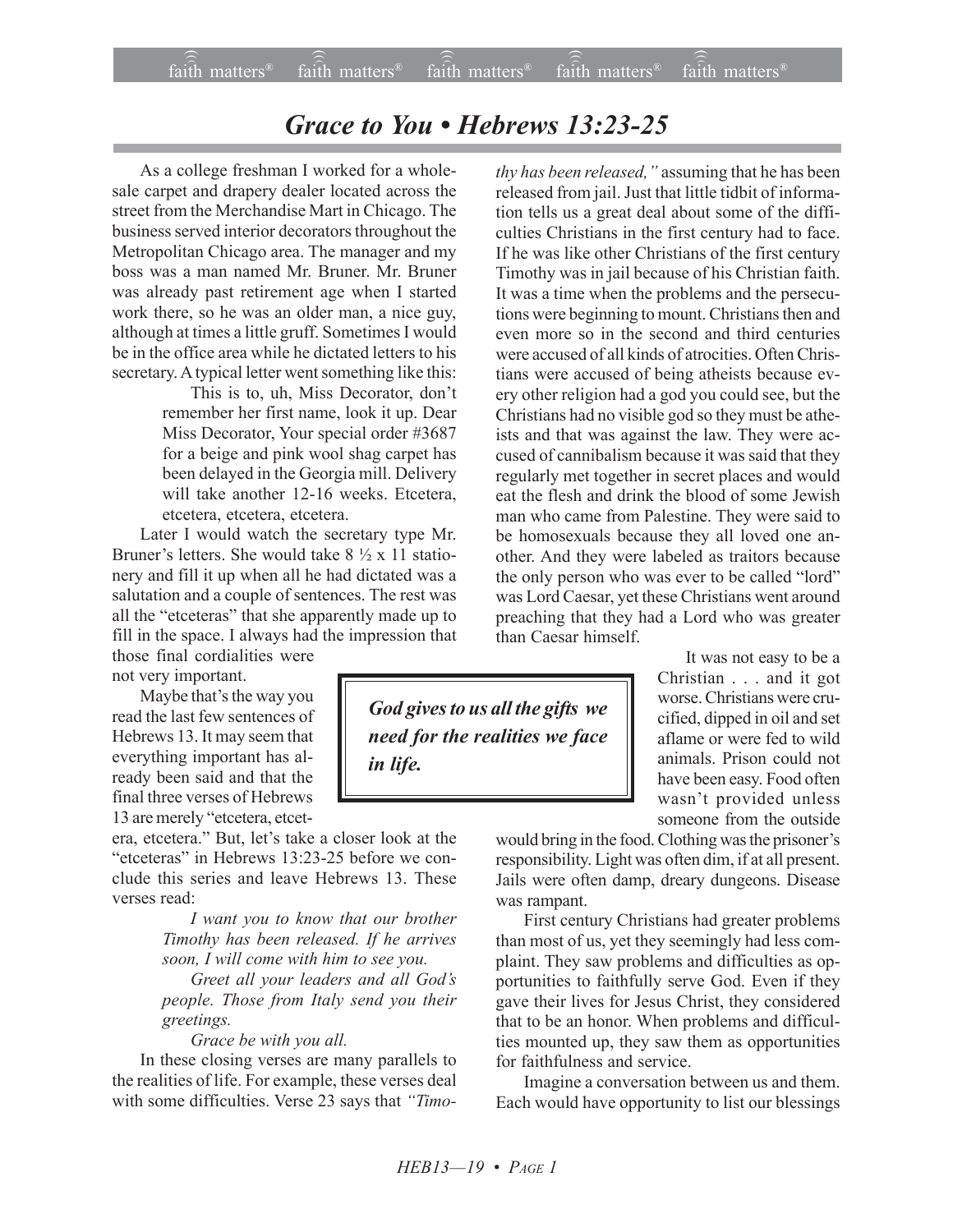## $\widehat{\widehat{\mathfrak{tair}}}$  matters  $^{\circ}$  faith matters faith matters  $^{\circ}$  faith matters faith matters  $^{\circ}$  $f$ aith matters<sup>®</sup> faith matters<sup>®</sup> faith matters<sup>®</sup>

and difficulties. We would list hassles at work, cars that won't start, house payments, an ailment or two, a crowded church hallway or classroom, shortage of parking and a busy schedule. They would list slavery, imprisonment, persecution and threat of death.

But the comparison doesn't carry much weight because we know that whatever our problems, whenever we live, we all understand that one of the realities of life is difficulties!

A second etcetera at the end of Hebrews 13 is personalities. Sometimes we modern Bible readers become a little impatient with the lists of names in the Bible because they mean nothing to us. However, every time I read one of those lists I am freshly reminded that God is concerned about our name, about us individually. While New Testament epistles end with a lengthy list of names, Hebrews ends only with the "I" of the unnamed author, Timothy, leaders and all of God's people.

With each person mentioned comes a different personality. Timothy is probably the same Timothy after whom two New Testament books are named, the companion of Paul, the son of a Jewish mother and Greek father, a missionary apprentice, pastor of the Ephesian church.

The author is unknown (to us). Some have conjectured that it was Apollos who was a brilliant and articulate member of the apostolic circle.

The leaders here in this chapter were . . . leaders. We don't know their names but we know from the earlier comments in Hebrews 13 that they apparently had the typical problems of leadership. In Hebrews 13 we are instructed several times to submit to them, to greet them and to remember them, so it seems there was a rub between the leadership of the Hebrew church and the follower-ship of that church. Leadership is a place of both responsibility and vulnerability in every generation. It is impossible to meet all the expectations, yet no matter what leaders do the expectations get higher.

"*All God's people*" were the rank-and-file of Christians, men and women like you and me who had accepted Jesus Christ as Savior and were now part of the local church. I imagine they were a typical church, probably a lot like us. Some were more committed, some were less committed; some were older, some younger; some were men, some were women; some easy to get along with, some difficult.

All people, all personalities, all mixed together . . . and with them they bring together all that any mix of personalities brings. Whenever there is such a mix of personalities there are inevitable personality conflicts, personality attractions and everything else we experience in our church, our homes and our worlds.

These final verses of Hebrews have their fair share of uncertainties. We are uncertain who even wrote the book of Hebrews. As a result there have been critics through the centuries who wondered if these 13 chapters should even be included in the Bile.

Hebrew 13:23 all turns on an "if": "I want *you to know that our brother Timothy has been released. If he arrives soon, I will come with him* to see you.<sup>"</sup> We don't know whether he ever came again. Even the author of the New Testament book was uncertain as to whether his colleague would do what was anticipated. We can identify with that because our lives are loaded with uncertainties. We all like to have all the data before we ever make a decision, but all the data is never available. We all like to know exactly the way everything is supposed to be, but our lives are often shades of gray rather than black-and-white. We must continually punctuate our conversations with "if" because we can never guarantee that other people will do what we want and expect of them. We understand that uncertainties are one of the realities of life!

Add to all of this "trivialities." Some of the things in these final verses are really quite trivial. They don't make a great deal of difference one way the other. Several turn on the finest points of biblical scholarship and Greek grammar. For example, the verb in verse  $23$ <sup>-'</sup>to know<sup>"</sup>-may be either an indicative or an imperative. If it's an indicative it means that the readers already knew Timothy was released and if it's an imperative the author was telling them for the first time.

"Greet" probably meant kiss. (They did that in those days!) So it meant "give those guys a kiss for me"

To many of us these things honestly don't matter. Few, if any, of us will live tomorrow differently over whether the Greek in Hebrews 13:23 is imperative or indicative, but it is a reminder that our lives are loaded with trivialities.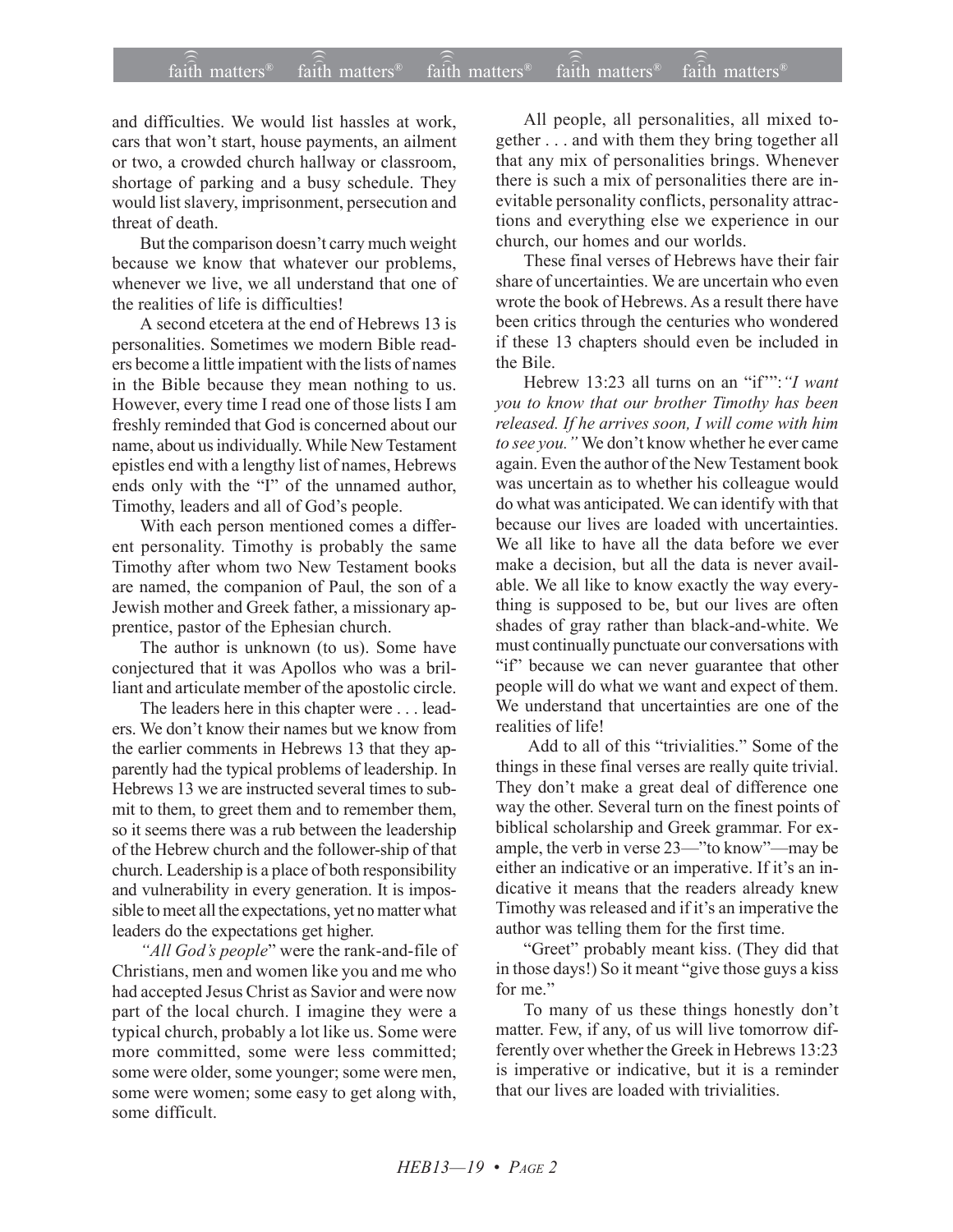## $\widehat{\widehat{\mathfrak{tair}}}$  matters  $^{\circ}$  faith matters faith matters  $^{\circ}$  faith matters faith matters  $^{\circ}$  $f$ aith matters<sup>®</sup> faith matters<sup>®</sup>  $f$ <sub>aith</sub> matters<sup>®</sup>

The truth is that much of life can be consumed with trivia. I can spend hours every day scraping the windshield, brushing my teeth, shaving my face, getting gas and reading junk mail. In fact, life can be so full of trivialities that after awhile it becomes difficult to distinguish one year from another. Unfortunately, we can waste much of life living among the trivialities. So, we certainly understand that trivialities are one of the realities of life.

And, so are the ambiguities. An ambiguity is something that can be understood in two or more possible ways. "Timothy has been released" is ambiguous in Greek. It can mean that he was just set free from prison or it can mean that he just set out on a trip.

ì*Those from Italy*î is also ambiguous. It can mean that the writer is outside of Italy sending greetings from all the Italians in the church or it can mean that the writer is in Italy sending greetings from all the Italians in Italy. This is important to Bible students because it could give a hint as to

where this epistle was written and where it was received.

Ambiguity is, indeed, another of the realities of life. There are many things that can be taken two different ways. Johnny Carson once told someone, "You look great. I hardly recognized you!" That can be taken as a compliment or an insult. Or, on a pastoral staff reference to one of our

Wooddale calling committees the reference said, "I can't say too many good things about this man." Either way!

But, there are far more serious ambiguities in life. Losing a job can be a disaster or an opportunity. Getting a promotion may mean more money but is can also mean moving. Many words are spoken to us that can be interpreted in opposite ways with significant consequences. We understand that ambiguities are one of the realities of life.

"Okay," you say, "so these final verses of Hebrews 13 have difficulties, personalities, uncertainties, trivialities and ambiguities. Why are you telling me all of this?"

Why? Because that's the way our lives are! That is reality. The reality is that there will always be difficulties. We all have this illusive dream that around some magical corner life will finally be easy and simple, but it never will be! When today's difficulties are gone new ones are guaranteed for tomorrow. When tomorrow's personality conflicts are over other people will come along to fill the void. When present uncertainties no longer plague us, new ones will come along. When the trivialities of this place are gone, we will have moved to another place with new trivialities. And ambiguities! They, too, will continue.

What, then, is the answer? How do we cope and even overcome amidst the realities of everyday life? How do we succeed in life? The answer is in Hebrew 13:25: "Grace be with you all." In

the realities of life we have the resources of God, and that is God's grace.

Grace is one of the most frequent and most significant words in the New Testament. Grace and gift mean the same thing. The Greek word for gift is "charis" from which we get our word charisma or charismatic. It means gift or gifted. "Grace" is the gift of God to us. It is God's goodness. It is God's good. God gives to us all the gifts that we need for the realities we face in life.

Grace is the basis for our salvation. Someone has wisely said that grace is God's riches at Christ's expense. We are sinners. We don't deserve salvation. There is no way we could ever deserve salvation. Only by God's grace-his gift; his goodness—are we offered forgiveness of sin and salvation through Jesus Christ.

But, like any gift, it must be received to be effective. The most important thing any of us can do to cope with the difficulties, personalities, un-

 *The most important thing any of us can do to cope with the difficulties, personalities, uncertainties, trivialities and ambiguities of this life is to receive the gift of salvation through Jesus Christ and have a personal relationship with God through his Son.*